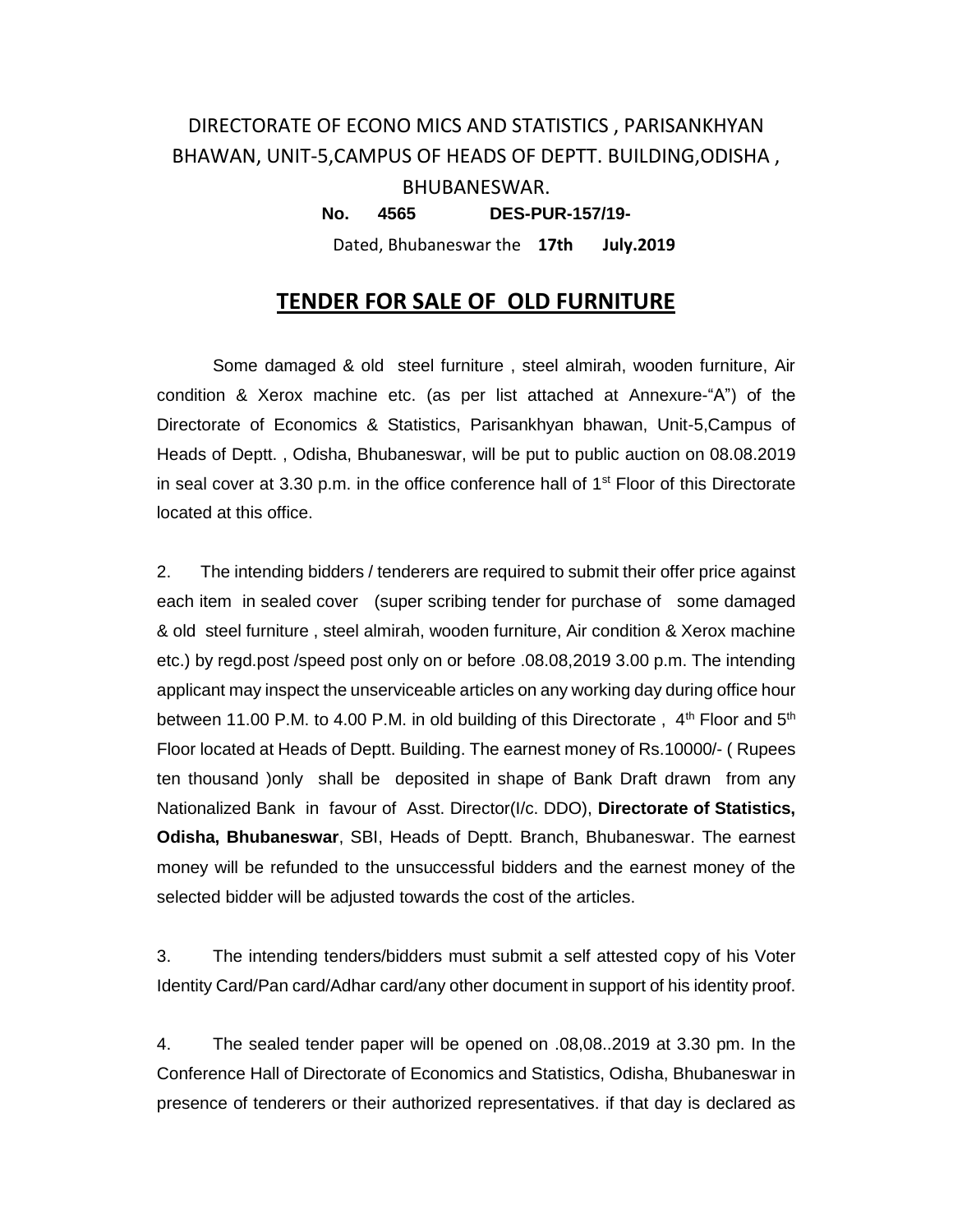Govt. holidays then the tender will be opened on the next day as per the above scheduled time.

5. The number of items of the Auction sale will be evaluated in presence of committee member/nominatted person by the tender committee/ store assistant and accordingly the price of tender will be finalised, The bidder quoted highest price of the above items will be sale as the successful bidder and the bidder will have to deposited the bidding amount in shape of B.D/ Banker cheque/cash in accounts section of DES on the same day. They will responsible lift all the articles with 7 working days of the received of the order falling which 10% of bidding amount will be levied as penalty towards storage and security articles.

6. Tender will be accept only in type format as per annexure-A.

7. The tenders addressed to Director Economics and Statistics, Arthaniti 'O' Parisankhyan Bhawan, Unit-5, campus of Heads of Department Building, Bhubaneswar.

8. If the bidder whose bid is finally accepted and fails to deposit the bid amount in full, the bid will be cancelled and the earnest money will be forfeited.

9. The person authorized by the bidder will be allowed to take delivery.

10. The address given in the tender shall be deemed to the Purchaser's address and correspondence sent to that address in connection with above context shall be considered to have been delivered to the purchaser. No claim will be entertained for the reason of forfeiture of the sum deposited in case the correspondence is returned back undelivered.

11. If any theft/fire/damage or any type of mishappening occurs within the period of award of lot and removing of materials from Directorate premises the loss will be borne by the bidder, The Authority will not be responsible for loss, damage or deterioration of the martial due to any cause, whatsoever within the said time.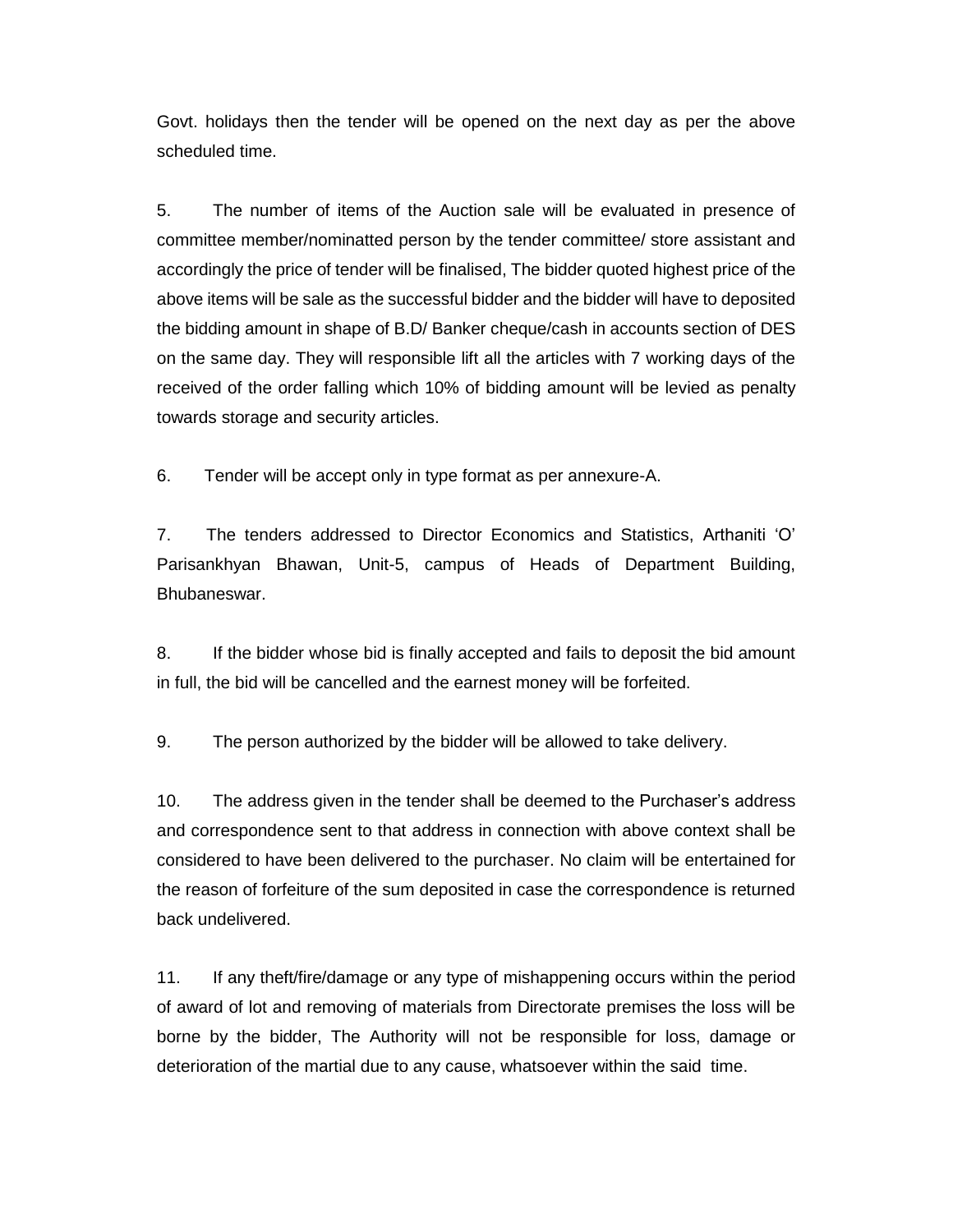12. The lot/lots will be awarded to the highest evaluated bidder.

13. The late tender/tenders will not be considered at all. The same will be returned to the concerned party in unopened condition.

14. The Director reserves the right to cancel the tender of disposal or withdraw any lot or any part thereof from the auction sale without assigning any reason thereof.

15. In case of any dispute the decision of tendering authority will be final and binding.

Yours faithfully,

5-2019.

Joint Director(Admn.)

#### **Memo No. 4566 /DES, Dt.17-07-2019**

Copy submitted to All Departments of Govt.of Odisha, A.G.(A&E) Odisha / All Heads of Department situated at Bhubaneswar for information and wide publicity in their office.

 $-24.5119$ .

Joint Director (Admn.)

#### **Memo No. 4567 /DES, Dt. 17-07-2019**

 Copy forwarded to Joint Director, Computer, for information and necessary action. He is requested to hoist this notice in the website for wide publicity.

 $5 - 181719$ 

Joint Director (Admr

#### **Memo No. 4568 /DES, Dt. 17-07-2019**

 Copy forwarded to Notice Board of D.E.&S, Odisha Bhubaneswar for information and necessary action.

5-18/7/19.

Joint Director (Admn.)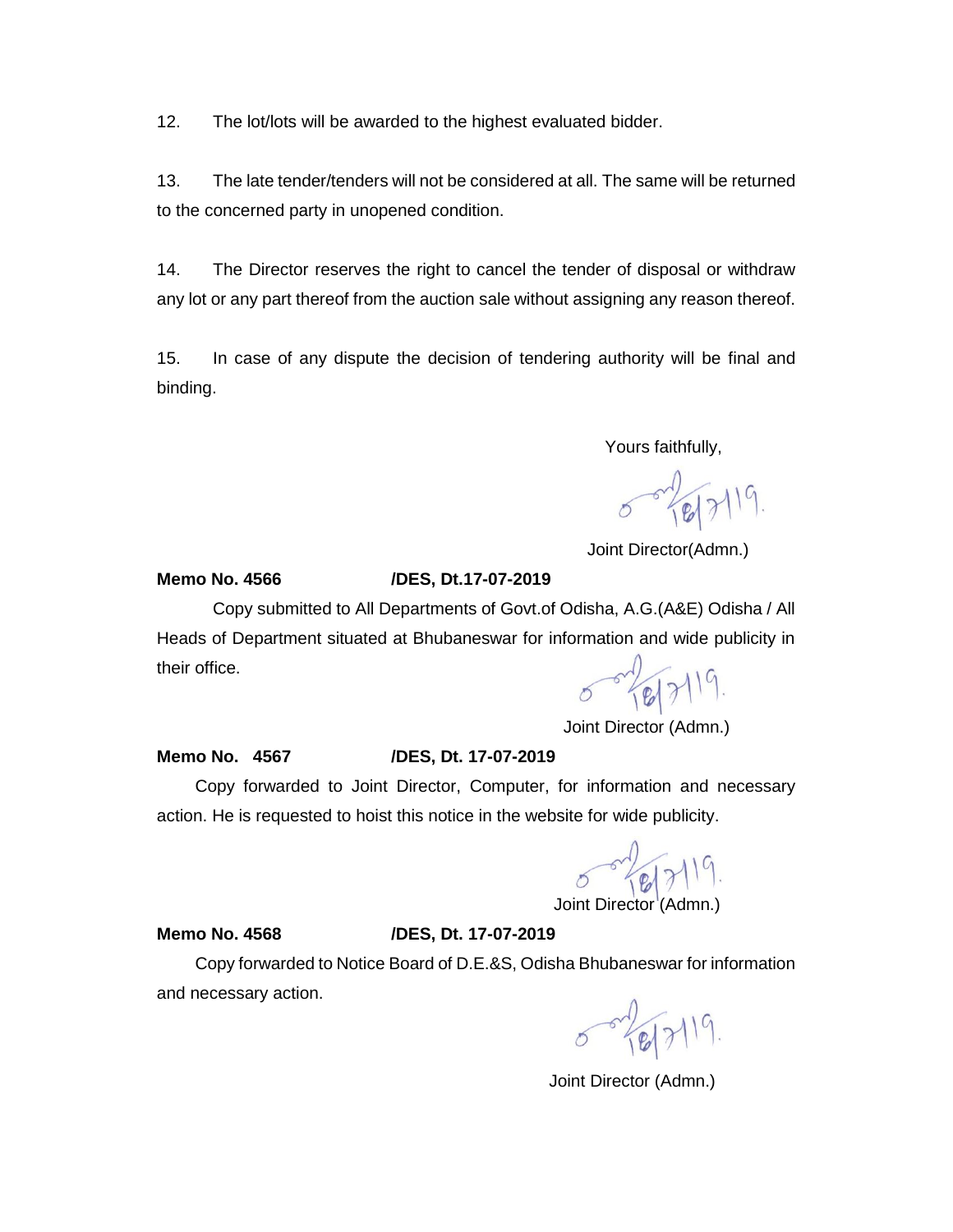# ANNEXURE-A

|                     |                                                   | Fixation of offset   | Quoted amount of       |
|---------------------|---------------------------------------------------|----------------------|------------------------|
|                     |                                                   | price per article    | each article per piece |
|                     |                                                   | considering of       |                        |
|                     |                                                   | purchase price and   |                        |
| SI. No.             | Name of articles/furniture<br>Steel Almirah (BIG) | present cost<br>2000 |                        |
| 1<br>$\overline{2}$ | Steel Almirah (MIDIUM)                            | 1500                 |                        |
| 3                   | Steel Almirah (SMALL)                             | 1000                 |                        |
| $\overline{4}$      | Steel with glass Almirah                          | 1500                 |                        |
|                     |                                                   |                      |                        |
| 5                   | Steel table with sunmica top (BIG) Officer        | 800                  |                        |
| 6                   | Steel table (BIG)                                 | 1500                 |                        |
| $\overline{7}$      | Wooden table (BIG) Officer                        | 700                  |                        |
| 8                   | Wooden table (Small) Officer                      | 400                  |                        |
| 9                   | Steel table with sunmica top (SMALL)<br>Officer   | 600                  |                        |
| 10                  | Steel table with wooden top (SMALL)               | 500                  |                        |
| 11                  | Wooden table with cup board                       | 600                  |                        |
| 12                  | Wooden typist table                               | 500                  |                        |
| 13                  | Steel table with novepen top                      | 300                  |                        |
| 14                  | Ordinary table (BIG)                              | 400                  |                        |
| 15                  | Ordinary table (SMALL)                            | 250                  |                        |
| 16                  | Conference table (7'*2')                          | 1000                 |                        |
| 17                  | Computer table (SMALL)                            | 1500                 |                        |
| 18                  | Steel Suprime Kusan Chair                         | 600                  |                        |
| 19                  | Wooden Chair                                      | 250                  |                        |
| 20                  | Steel with Plastic gutting chair                  | 300                  |                        |
| 21                  | Wooden with plastic gutting chair                 | 200                  |                        |
| 22                  | <b>Superior Steel Chair</b>                       | 600                  |                        |
| 23                  | Executive Chair with kusan                        | 1500                 |                        |
| 24                  | S type chair                                      | 200                  |                        |